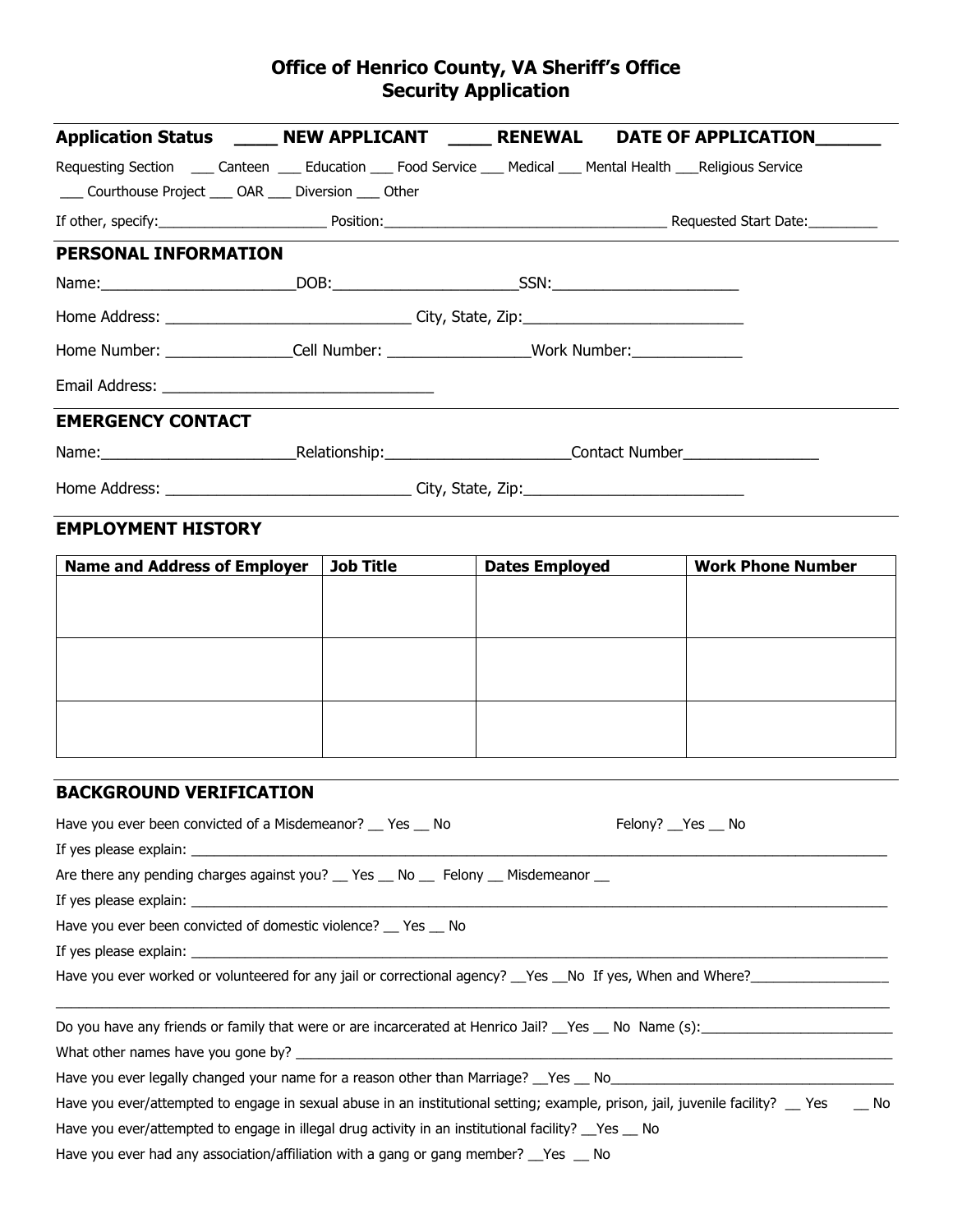## **SECURITY CLEARANCE AGREEMENT**

By my signature subscribed below, I hereby authorize the Henrico County Sheriff's Office to conduct a background investigation in connection with my application to perform volunteer, contractual or other authorized services within the confines of the County Jail. I understand that this investigation may include information as to schools attended, prior arrests and/or criminal convictions. Division of Motor Vehicle records, personal references, previous and/or present employers, professional references and any other sources deemed necessary. Knowing this. I hereby authorize the release of any information that the Henrico County Sheriff's Office may request from any or all the above sources.

Further. I agree that if 1 am authorized to engage in any authorized activities within the confines of the Henrico County Jail that I will abide by all rules 6 regulations as set forth below: and knowing that the Henrico County Jail houses dangerous criminals who may pose a threat to my safety 6 security.

I agree to "hold harmless" the Sheriff of Henrico County, his employees. Henrico county. its employees and agent for any injury that may occur to myself while engaged in any activity within the confines of the Henrico County Jail or for the Henrico County Sheriff's Office.

Finally. I understand that authorization to enter the confines of the Henrico County Jail is a privilege and. that as such: this privilege may be revoked at any time without notice. Failure to comply with the provisions of this agreement. giving false or inaccurate information, or failure to comply with any on-going investigation will automatically result in revocations of any privileges so granted.

## **RULES & REGULATIONS**

- 1. Anyone convicted of a felony or other crime involving moral turpitude will be denied access to the Henrico County Jail (hereinafter referred to as the facility). however. exceptions may be granted by the Sheriff on a case-by-case basis.
- 2. All state, federal and local laws will be strictly adhered to. and all persons must immediately obey all lawful orders given by the security staff.
- 3. Inmates will be treated in a professional and courteous manner. No person will be belittled, humiliate, or threaten any inmate while in the confines of the facility.
- 4. For your own safety, do not engage in any "personal" conversations with any inmate. Specifically, do not reveal your home address, telephone number or any other personal information regarding yourself or any other person associated with the Henrico County Sheriff's Office.
- 5. Political activity of any kind is prohibited within the facility.
- 6. Only those items, material and/or equipment essential to accomplish your authorized activity will be allowed in the facility: and those must be approved in advance by the Jail Administrator or his designees. Any loss or theft of any such item, material and/or equipment must be reported immediately to the shift supervisor prior to leaving the facility.
- 7. At no time will any item be delivered to an inmate without the express written permission of the Jail Administrator. Chief Deputy or the Sheriff. (This includes but is not limited to messages, letters, packages, personal items. food, contraband. magazine)
- 8. Identification issued by the Sheriff's Office will be worn 6 visibly displayed at all times while in the confines of the facility.
- 9. You will immediately report any of the following:
	- a. Assaults or attempted assaults
	- b. Threats of any kind
	- c. Any criminal or suspected criminal activity
	- d. Any attempt by an inmate to engage you in a violation of this policy
	- e. Any violation or suspected violation of any provisions of the aforementioned policy
	- f. Any other situation or activity which would compromise the integrity or security of the facility
- 10. All staff, including contractors and volunteers, are hereby advised that exposure to any/all information pertaining to inmates, records, events. etc.. are to be released to anyone without the approval of the Sheriff or his designee. Additionally, all staff, contractors and volunteers shall receive additional written information pertaining to the Sheriff's Office Policy regarding confidentiality of information. Upon receiving additional information they will acknowledge. in writing, their receipt of and willingness to comply with such.

**Prison Rape Elimination Act (PREA) HIRING AND PROMOTION PROHIBITIONS:** The Henrico County Sheriff's Office must adhere to the United States Department of Justice Final Rule on the "National Standards to Prevent, Detect and Re4pond to Prison Rape under the Prison Rape Elimination Act (PREA) Standards" at 28 C.F.R. Part 115 Docket No. OAG-131 RIN 1105-A834. The Henrico County Sheriff's Office may not hire or promote anyone who may have contact with inmates, residents or offenders under supervision who answers "Yes" to any of the following questions:

- 1. Have you ever engaged in sexual abuse in a prison, jail, lock-up, community confinement facility, juvenile facility, or other institution?  $\Box$  Yes  $\Box$  No
- 2. Have you ever been convicted of engaging or attempting to engage in sexual activity in the community facilitated by force, or coercion, or if the victim did not consent or was unable to consent or refuse?  $\Box$  Yes  $\Box$  No
- 3. Have you been civilly or administratively adjudicated to have engaged in the activities described?  $\Box$  Yes  $\Box$  No